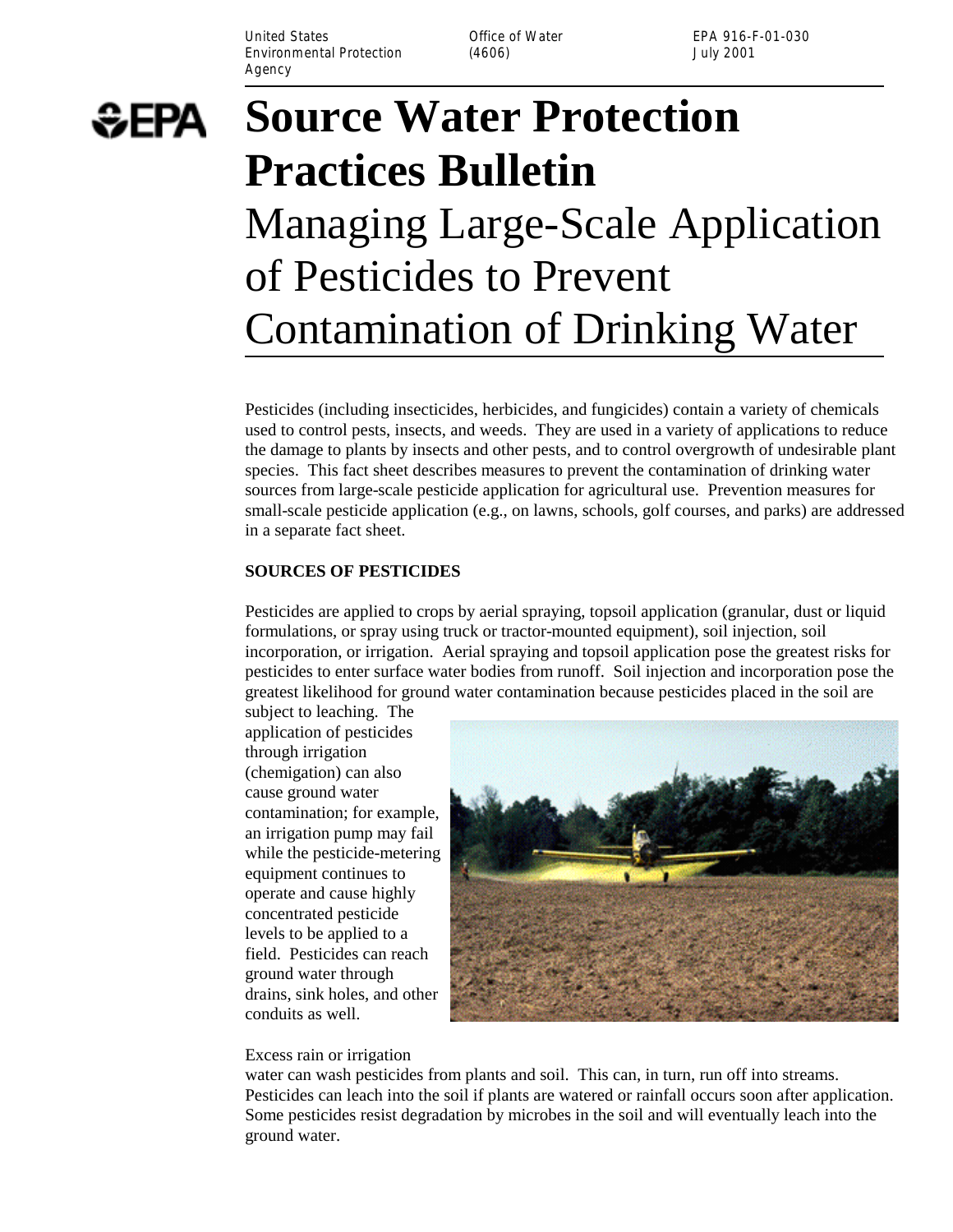#### **WHY IS IT IMPORTANT TO MANAGE PESTICIDES NEAR THE SOURCES OF YOUR DRINKING WATER?**

Pesticides contain a variety of organic and inorganic compounds. By nature, they are poisonous, and while they can be safely used if manufacturers' usage directions are followed, they can, if mismanaged, seep into surface water and ground water supplies. They can be difficult and expensive to remove, and, if inhaled or consumed, be hazardous to human health.

The synthetic organic chemicals in pesticides have been linked to serious health problems including cancer, liver and kidney damage, reproductive difficulties, and nervous system effects.

Once a water supply becomes contaminated with a pesticide, treating it can be very difficult and costly. Treating the water supply is a lengthy process and is not always successful. Using an alternative water source may also be costly and impractical. For example, it would be very expensive to connect to another public water system, and drilling new wells does not necessarily guarantee that the new ground water source will not be contaminated.

## **AVAILABLE PREVENTION MEASURES TO ADDRESS PESTICIDES**

Prevention measures are available to protect source waters from pesticide contamination. They range from simple, common sense housekeeping activities to more complex activities such as constructing storage facilities. The most effective pesticide prevention measures encompass both simple and complex practices to reduce the potential for pesticides to move into source waters. The prevention measures can be divided into those that protect surface water from pesticide runoff and those that protect ground water from leaching or percolation.

Please keep in mind that individual prevention measures may or may not be adequate to prevent contamination of source waters. Most likely, individual measures should be combined in an overall prevention approach that considers the nature of the potential source of contamination, the purpose, cost, operational, and maintenance requirements of the measures, the vulnerability of the source waters, the public's acceptance of the measures, and the community's desired degree of risk reduction. The following are the more conventional prevention measures used to avoid contamination from pesticides.

*Integrated Pest Management (IPM)* is the use of all means of pest control (chemical and non-chemical) in a compatible fashion to reduce crop losses. Pesticides are the last line of defense and are used only when pest levels are causing sufficient damage to offset the expense of the application.



IPM includes *regular field scouting* or monitoring to check levels of pest populations and their damage to determine management needs, be it<br>
pesticide application or other<br>
Diorhabda elongata



Alfalfa pest

management actions. Scouting can be accomplished by a trained farmer or a crop consultant. IPM also includes *non-chemical control measures* such as mechanical, cultural and biological controls, sanitation, and pest-resistant

plants are highly recommended. Wherever possible, it is preferable to use *crop rotation*, select *resistant plant varieties*, clean tractors and combines thoroughly between fields to reduce weed seed introductions, and use cultivation to control weeds. Efforts should be made to maximize the benefits of naturally occurring *biological controls* and use pesticides only when necessary. Many insecticides are broad spectrum materials that also affect beneficial insects and arthropods.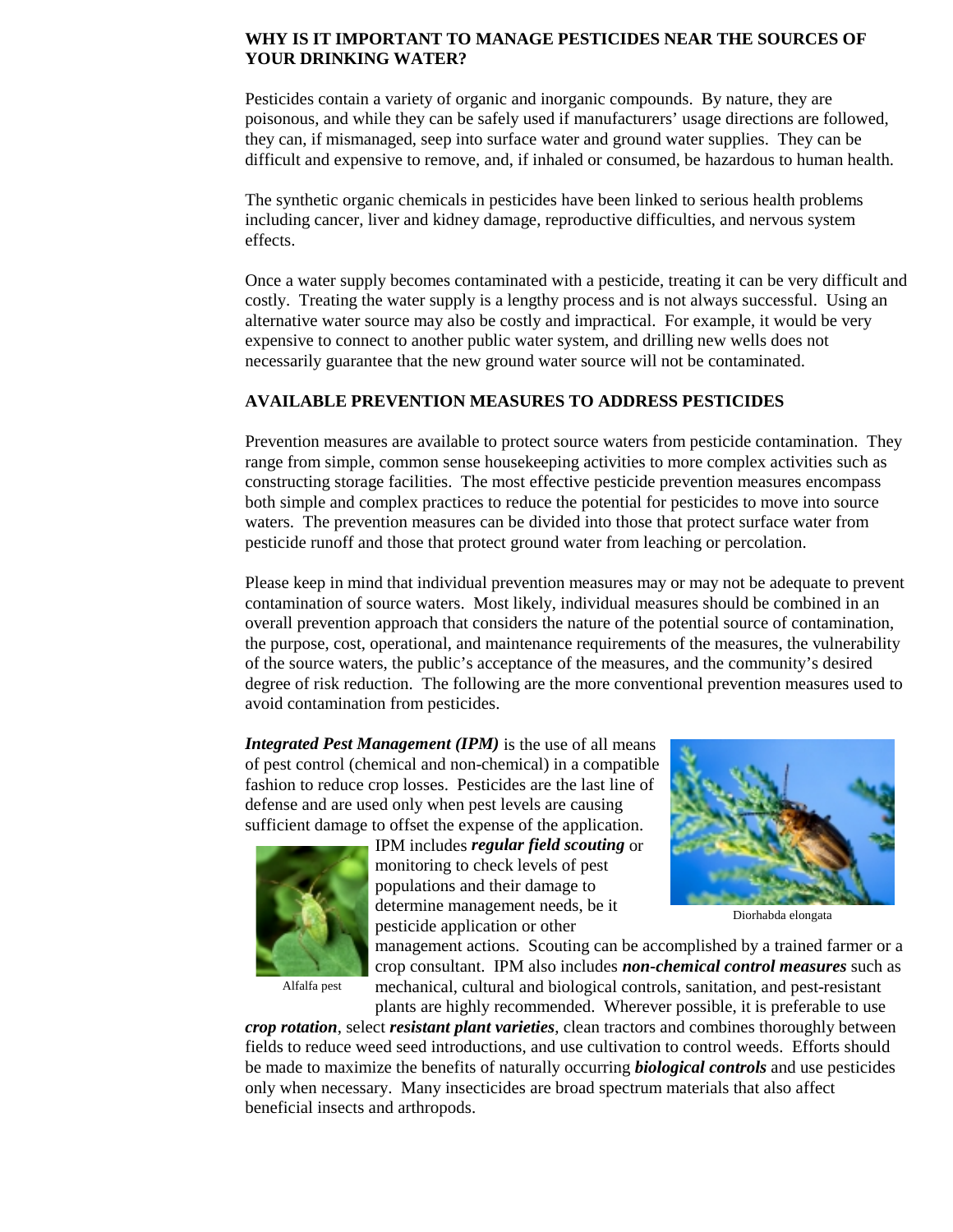#### **Proper Pesticide Application**

If pesticides must be used, proper handling and application according to the EPA-approved label are essential. Select an effective pesticide for the intended use and, where possible, use products that pose lower human and environmental risks (i.e., low-persistence). Read the pesticide label for guidance on required *setbacks* from water, agricultural drainage wells and tile networks, buildings, wetlands, wildlife habitats, and other sensitive areas where applications are prohibited.

Never start an application if a significant weather event such as rainfall is forecast; the rainfall may cause drift or soil runoff at the application site. Pesticide application just before rainfall or irrigation may result in reduced efficacy if the pesticide is washed off the target crop, resulting in the need to reapply the pesticide.

## **Ways to Reduce Pesticide Use**

*Crop rotation* reduces pesticide use by breaking up the pest cycle. As crops are rotated, pests such as insects and weeds cannot adapt to the changes in nutrient sources. Insects will move to another location where they can find food. Weeds will become dormant until the right condition returns. Crop rotation also increases crop yields and lowers irrigation and fertilizer cost. *Pesticide rotation*  reduces the risk of pesticide-resistant pests. As pesticides are used year after year, pests develop immunities to them, resulting in increased Corn - wheat- fallow rotation application of pesticides.



*Soil incorporation* involves placing the pesticide into the top two inches of soil by tillage, where it is less likely to be removed by surface runoff, reducing runoff by as much as two thirds compared to surface application. *Post-emergence application* is the application of pesticides after the plant emerges from the soil; it requires a much smaller amount of pesticide (as compared to the labeled rate) for the same pest control. Post-emergence application of pesticides should be done during low periods of rainfall; spring or windy conditions may reduce the time available for application.

*Early pre-plant application* is the application of pesticides before the plant emerges from the soil. This application, using less than the labeled rate, can reduce potential pesticide runoff by up to one-half. When used in early April, pre-plant applications can provide effective control and the applied pesticides will be less vulnerable to spring and early summer runoff. If additional control is needed with a pre-emerge or post-emerge product, *spot treatment* should be practiced.

*Split application*, with one-half to two-thirds of the pesticide applied prior to planting and one half to one-third applied at planting, can reduce pesticide runoff by up to one-third. If good



weed control is achieved with the pre-emergence application, the post application may not be necessary. Wherever feasible, the use of *reduced rates* for pesticide application or *combination products* (containing less toxic chemicals) will also help reduce runoff of the more toxic chemicals. Very low applications of pesticides may not be effective for high weed infestations or very wet springs.

Ultra low-volume pesticides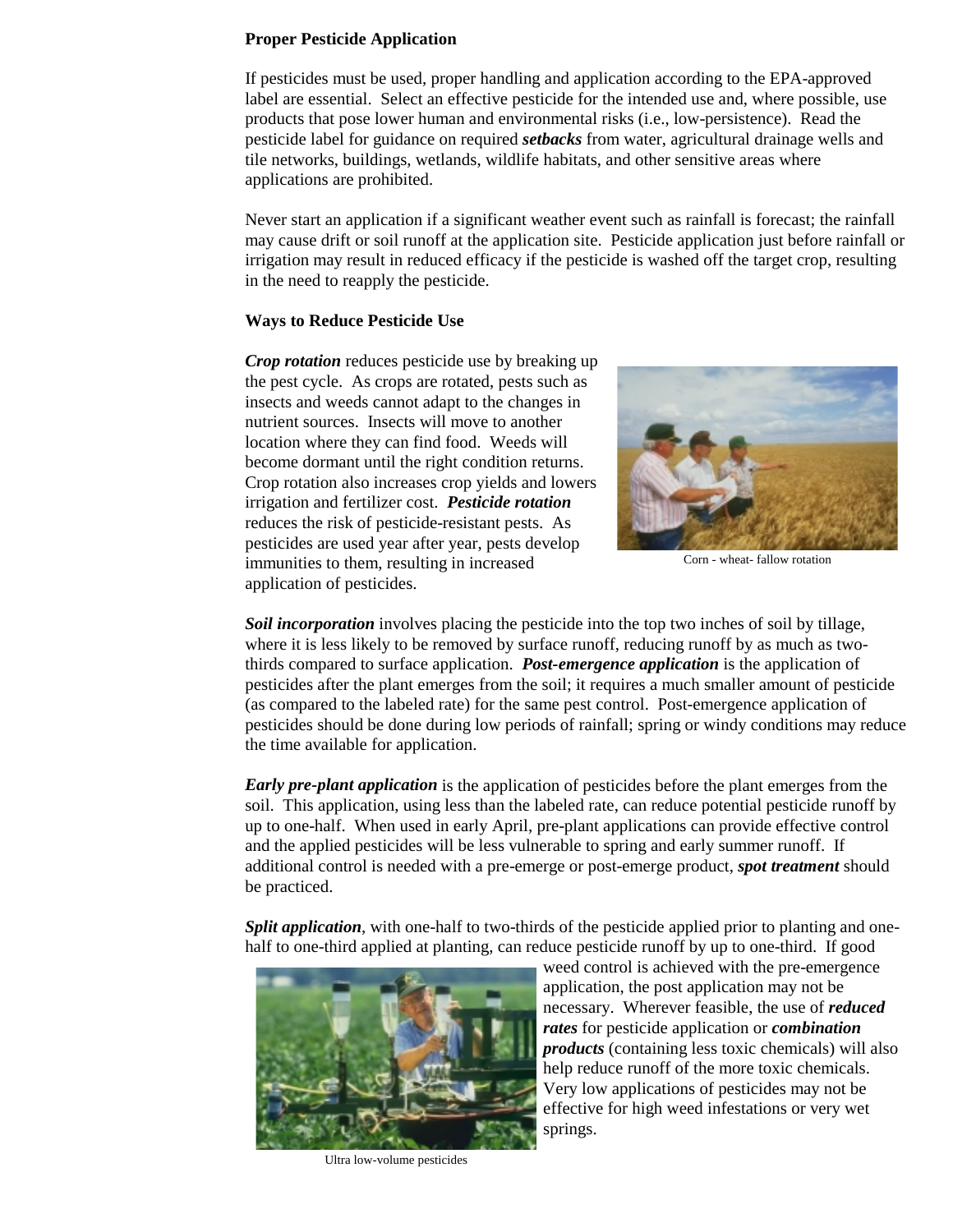#### **Proper Pesticide Storage and Handling**

*Pesticide storage* is key to preventing ground water contamination. If pesticides are stored in intact containers in a secure, properly constructed location, pesticide storage poses little danger to ground water. You must follow directions for storage on pesticide labels, although the



instructions are usually general, such as "Do not contaminate water, food or feed by storage or disposal." Some States, including Maryland, New Hampshire, North Carolina and Washington, have regulations on the storage of small quantities of pesticides. Nearly half the States have regulations for the storage of large tanks of pesticides. Secondary containment, such as an impermeable (waterproof) floor with a curb and walls around the storage area, will minimize pesticide seepage into the ground or Pesticide storage tanks spreading to other areas if a liquid pesticide storage tank leaks. The capacity

of liquid tank secondary containment should be sufficient to contain the volume of the largest tank. Dry pesticides should be protected from precipitation. An operator should always be present when pesticides are being transferred.

*Proper mixing and loading practices* can also prevent contamination of ground water and surface water by pesticides. Mixing and loading on an impermeable concrete surface allows most spilled pesticides to be recovered and reused. The impermeable surface, or pad, should be kept clean and large enough to hold wash water from the cleaning of equipment, and to keep spills from moving off-site during transfer of chemicals to the sprayer or spreader. Ideally, the pad should slope to a liquid-tight sump that can be pumped out when spills occur.

*Spill clean up* is another important prevention measure. Dry spills should be promptly swept up and reused. For liquid spills, recover as much of the spill as possible and reuse the pesticide as intended. If a spill involves soil around the mixing pad, it may be desirable to remove some contaminated soil, which can be spread on fields under certain circumstances if allowed by your State pesticide regulatory agency (usually the Department of Agriculture). In addition, clay, sawdust, or cat litter should be available to absorb unrecovered liquid from concrete pads. Finally, an emergency response plan for the site is important – to know where the runoff water will flow, how to handle a particular chemical, and whom to call for help.

Improper *disposal of pesticide containers* can lead to ground water contamination. To prevent ground water contamination, use returnable containers and take them back to the dealer as often as possible. Pressure-rinse or triple-rinse nonreturnable containers immediately after use, since residue can be difficult to remove after it dries, and pour the into the spray tank. Puncture nonreturnable containers and store them in a covered area until they can be taken to a container recycling program or a permitted landfill. Contact the Ag Container Recycling Council at www.acrecycle.org or 877-952-2272 for more on a recycling program near you. Shake out bags, bind or wrap them to minimize dust, and take them to a permitted landfill. Do not bury or burn pesticide containers or bags on private property.

## **FOR ADDITIONAL INFORMATION**

These sources contain information on pesticide management measures. All of the documents listed are available for free on the Internet. Contact local government authorities in your area to see if there are ordinances in place to manage pesticides. You should also contact the Natural Resources Conservation Service (NRCS), Conservation District, and Agricultural Extension Service representatives in your area. They can provide more information on pesticide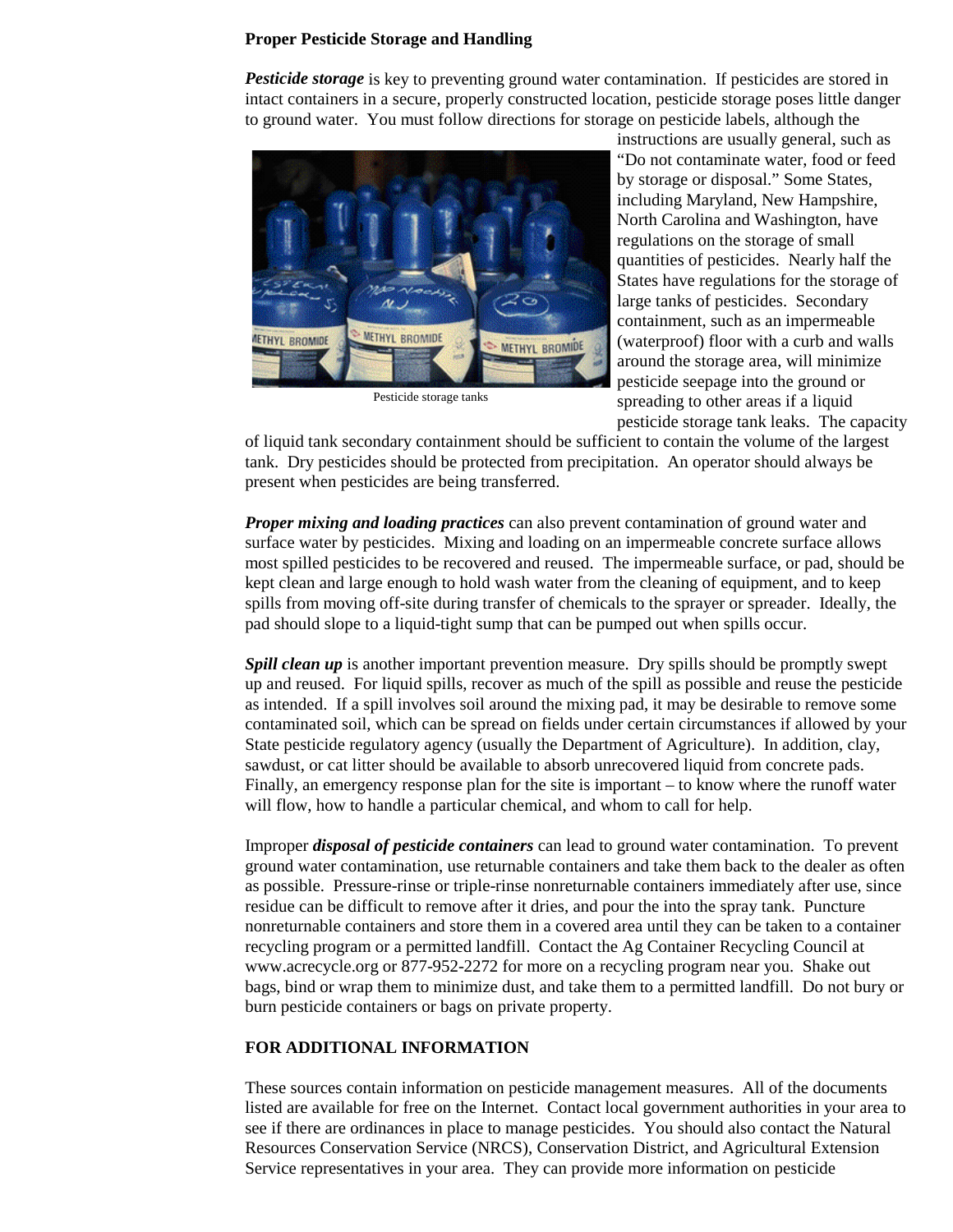management and cost-share programs, such as the Environmental Quality Incentives Program (EQIP), the Conservation Reserve Program (CRP), and the Conservation Reserve Enhancement Program (CREP), to assist in financing source water protection measures.

Extox Net FAQs. *Pesticides: How They Affect You and The Environment*. Retrieved March 8, 2001, from the World Wide Web: http://ace.orst.edu/info/extoxnet/faqs/.

Extox Net FAQs. *Pesticide Residues in Drinking Water*. Retrieved March 8, 2001, from the World Wide Web: http://ace.orst.edu/info/faqs/safedrink/pest.htm.

Florida Department of Agriculture and Consumer Services and Florida Department of Environmental Protection. Best Management Practices for Agrichemical Handling and Farm Equipment Maintenance. (1998, May) Retrieved May 30, 2001, from the World Wide Web: http://www.dep.state.fl.us/water/slerp/nonpoint\_stormwater/documents/pubinfo.htm#Best Management Practices

Iowa State University, University Extension. *Pesticides, Drinking Water, and Human Health.*  Retrieved March 8, 2001, from the World Wide Web: http://hermes.ecn.purdue.edu:8001/cgi/convertwq?6608

David Kammel et al. *Midwest Plan Service, Iowa State University Agricultural and Biosystems Engineering Department, Designing Facilities for Pesticide and Fertilizer Containment, First Edition*. 1991. Cost if \$15 plus shipping. Retrieved May 11, 200, from the World Wide Web: http://www.mwpshq.org/catalog.html

Maryland Department of Agriculture. *Storage and Transport*. Retrieved May 30, 2001, from the World Wide Web: http://www.mda.state.md.us/plant/storage.htm

Maryland Department of the Environment. *Buffer Protection and Management Ordinance, Baltimore County, MD.* Retrieved May 22, 2001, from the World Wide Web: http:/www.epa.gov/owow/nps/ordinance/language.htm

Massachusetts Department of Food and Agriculture, Pesticide Bureau, *Storage, Mixing and Loading of Pesticides: Guidelines*. Retrieved May 30, 2001, from the World Wide Web: http://www.massdfa.org/pesticides/waste/index.htm

NCSU Water Quality Group. *Guidance on Controlling Agricultural Sources of Nonpoint Source Pollution*. Retrieved January 23, 2001, from the World Wide Web: http://www.bae.ncsu.edu/bae/programs/extension/wqg/.

New Hampshire Department of Agriculture. *Markets and Food, Regulations: Disposal and Storage of Pesticides and Pesticide Containers*. Retrieved May 30, 2001, from the World Wide Web: http://www.state.nh.us/agric/ar&l.html

Penn State Pesticide Education Program. *The Fate of Pesticides in the Environment*. Retrieved January 23, 2001from the World Wide Web: http://www.pested.psu.edu/fact8.html.

Purdue University, Conservation Technology Information Center. *Conservation Technology Information Center Home Page*. Retrieved May 22, 2001, from the World Wide Web: http://www.ctic.purdue.edu/KYW/wspartners/statewscontacts.html.

Purdue University, Conservation Technology Information Center. *Know Your Watershed: State Watershed Contacts*. Retrieved May 22, 2001, from the World Wide Web: http://www.ctic.purdue.edu/KYW/wspartners/statewscontacts.html.